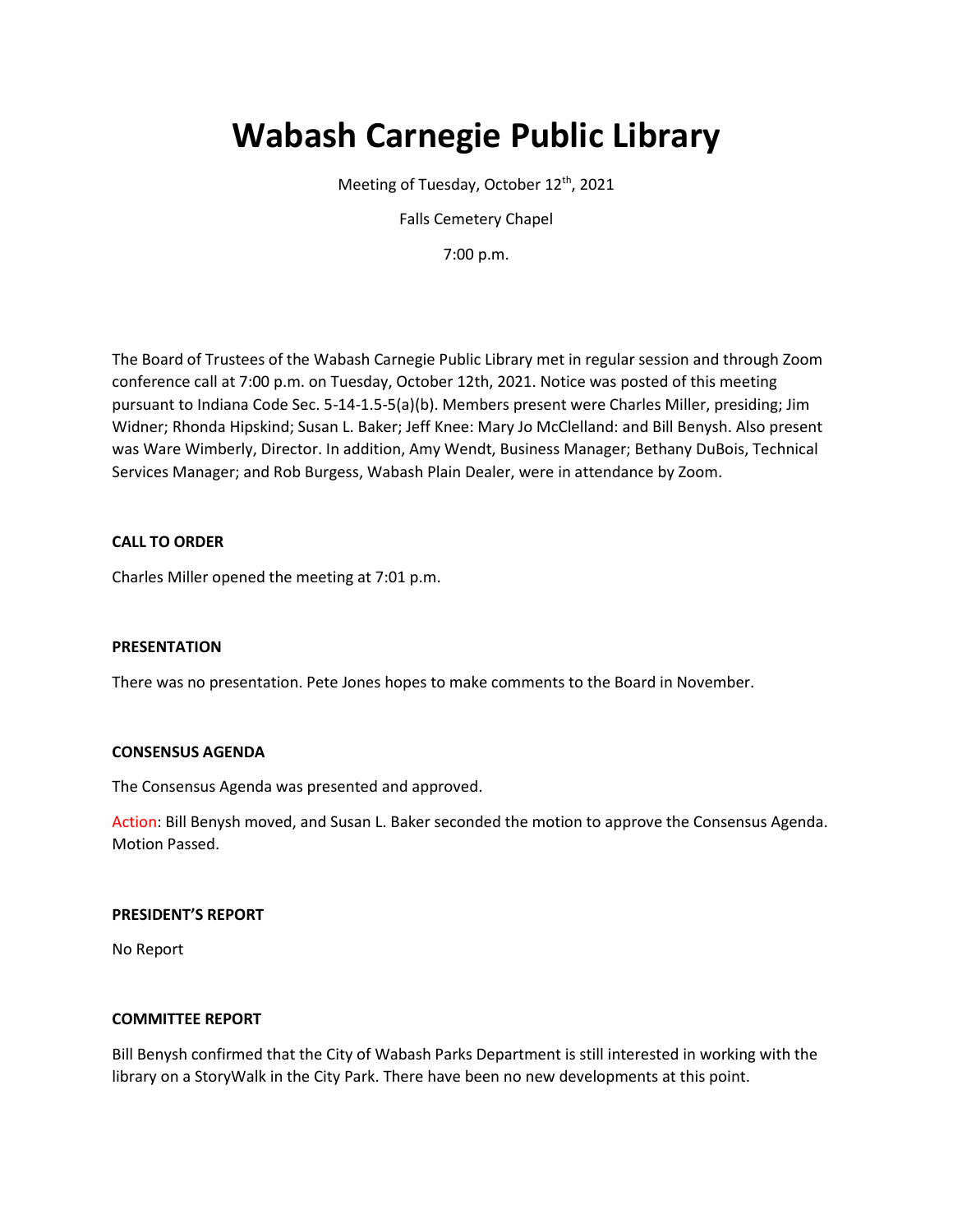*Board of Trustees – Minutes – October 12th, 2021 - p. 2*

## **DIRECTOR'S REPORT/ADMINISTRATIVE UPDATE**

## Farlow Property/Liability Coverage

The library expected to close on the Farlow property on October 1 but that did not occur because Dr. Farlow's tenant did not move out of the building in time and also because Dr. Farlow had to re-establish the business entity that holds title to the property. Ware is to find out from Dr. Farlow and his accountant when they expect those things to be finished.

The trustees discussed the liability insurance the library already had taken out on the property based on an October 1 closing, and were concerned that the library could be liable if something happened on a property it did not own yet. The trustees decided to cancel the insurance even if it meant having to pay a penalty which, per Ware's understanding, would be 25% of the year's \$1,000.00 premium. Ware will tell our insurance agent to cancel the policy immediately and he will send the cancellation invoice to our attorney in the hope Dr. Farlow will reimburse the library for the expense.

Action: Susan L. Baker moved, and Mary Jo McClelland seconded the motion to immediately cancel the new insurance policy on the Farlow house and property. Motion passed.

# Staff photos

The library has put photos of the staff along with their names and job titles on its website and the trustees complimented them on how well the images look.

#### 2022 Budget

The Wabash City Council adopted the library's proposed budget at its October 12 meeting and now it will be sent to the state's Department of Local Government Finance to be certified. The process went smoothly and Ware thanked the trustees who attended the City Council meetings

#### Utilization of Library Improvement Reserve Fund

The library has started to use the Library Improvement Reserve Fund (LIRF)to pay the expenses of some preconstruction work that MKM Architecture & Design arranged. Ware mentioned that he thinks some of the claims from the Fall of 2021 won't have to paid until January 2022 which allows the LIRF balance to stay high through the end of the year.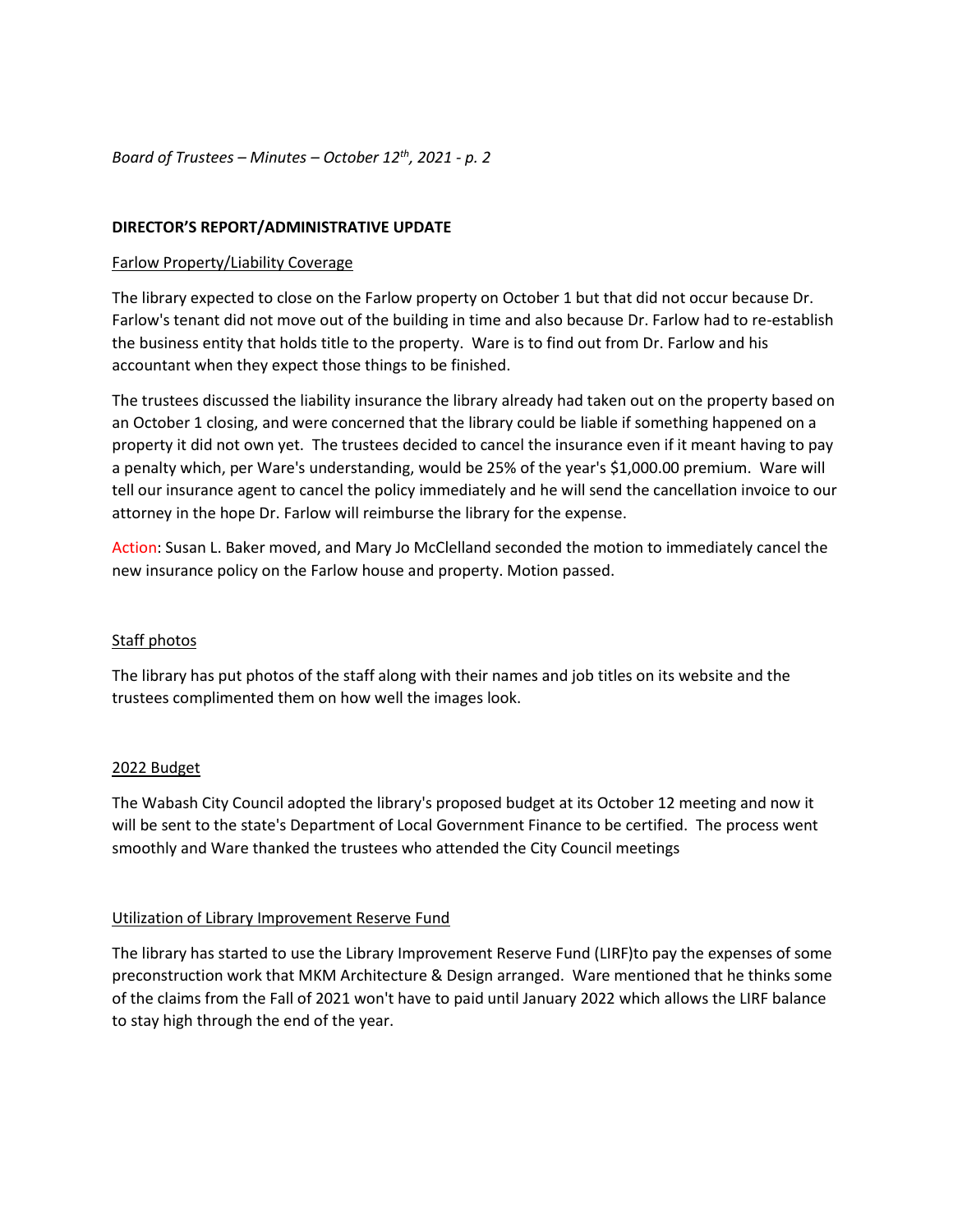# *Board of Trustees – Minutes – October 12th, 2021 - p. 3*

# COVID Procedures Guidelines

Ware presented an updated outline of procedures in dealing with COVID-19 such as wearing masks, limitations with programming, and steps a staff person is to take if he or she comes in contact with another person who has COVID-19. The trustees were satisfied with the changes in the guidelines.

# MKM renovation update

Ware reported that the expansion and renovation plans were proceeding reasonably well so far. A second staff meeting with MKM Architecture + design occurred recently with three of the Trustees in attendance. In the second staff meeting, potential layouts in workstations, collections, etc., were discussed and highlighted. Trustees discussed the possible new layout for the library.

# Staff departures

Ware was sorry to report that Wanda Smith resigned effective October 31 and that, due to health concerns, Ellen Ragan had to resign immediately. The trustees discussed giving thank you gifts to employees who either retire from the library or leave it for other reasons and asked Ware to bring a policy to the next meeting.

# Reciprocal agreement

Ware explained the reciprocal borrower's agreement that the library has with other libraries. Under state standards for Indiana public libraries, this library can be part of the statewide reciprocal borrower's group or it can have individual agreements with specific public libraries, but the library has to fulfill one of those two conditions. Our library limits reciprocal borrowers to five printed books but other libraries in the group allow borrowers to check out more items. The North Manchester Public Library recently joined the statewide reciprocal borrower's group and that has renewed interest in our borrower's policy. The trustees and Ware discussed if the board wanted to change its reciprocal borrower's policy and decided to keep its limits where they are and see how things develop. As of the day of this meeting, there were fewer than ten reciprocal borrowers. The trustees asked Ware to find out if the library could fine just reciprocal borrowers and Ware said he thought the fining policy should be uniform but will check with the State Library.

# **Overdrive**

The Overdrive consortium that the library is part of has combined with another consortium creating a new one of 180 libraries. The trustees discussed further Metropolitan School District of Wabash County's (MSDWC) request to have access to the library's Overdrive service. After discussion, the trustees agreed that MSDWC would have to pay some sort of access fee but the library needs to collect more data to figure out how much.